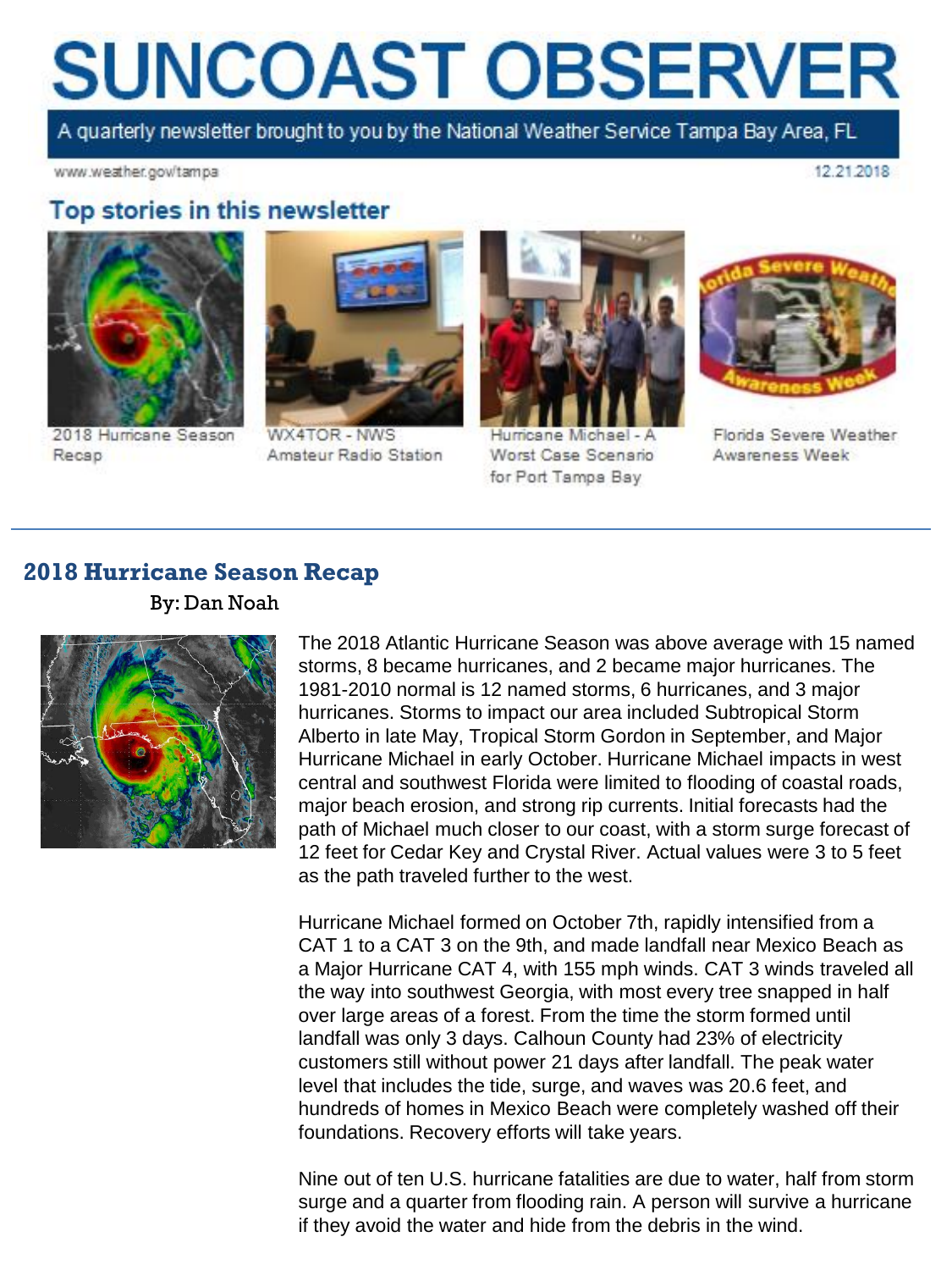#### **WX4TOR – NWS Amateur Radio Station**

By: Richard Rude





SKYWARN™ Recognition Day was developed in 1999 by the National Weather Service and the American Radio Relay League. It celebrates the contributions that SKYWARN™ volunteers make to the NWS mission, the protection of life and property. Amateur radio operators comprise a large percentage of the SKYWARN™ volunteers across the country. The Amateur radio operators also provide vital communication between the NWS and emergency management if normal communications become inoperative.

SKYWARN™ Recognition Day 2018 was conducted Dec 1 and 2 from our office. Nine HAMs attended and operated WX4TOR. A total of 104 contacts were made in 26 states and one Canadian province. The most distant contact was Los Angeles, CA followed by others in AZ, CO, MN, Ontario CN, and MA. Seven of these contacts were with other NWS offices.

## **Hurricane Michael - A Worst Case Scenario for Port Tampa Bay** By: Dustin Norman





In late November, several meteorologists from the National Weather Service office in Ruskin, FL joined the Port Tampa Bay's Port Heavy Weather Advisory Group (PHWAG) for their end of hurricane season wrap-up meeting. The PHWAG consists of key maritime stakeholders including the U.S. Coast Guard, who analyze risk factors, determine a course of action, and make recommendations regarding safe vessel movement throughout Tampa Bay. With over 60 million tons of cargo and one million cruise ship passengers annually, tropical systems pose a significant threat to life and property for Port Tampa Bay. The location of development (Western Caribbean) and rapid intensification of Hurricane Michael, which struck the Panhandle in October, is a worst case scenario for Tampa Bay if a storm of this magnitude had turned to the northeast. At November's meeting, an altered path of Michael was presented to the committee by the NWS in order to help our marine partners better prepare for this scary yet very real scenario. The National Weather Service in Ruskin continues to strive towards its goal of protecting life and property along with enhancing the U.S. economy by working closely with Port Tampa Bay on a regular basis.